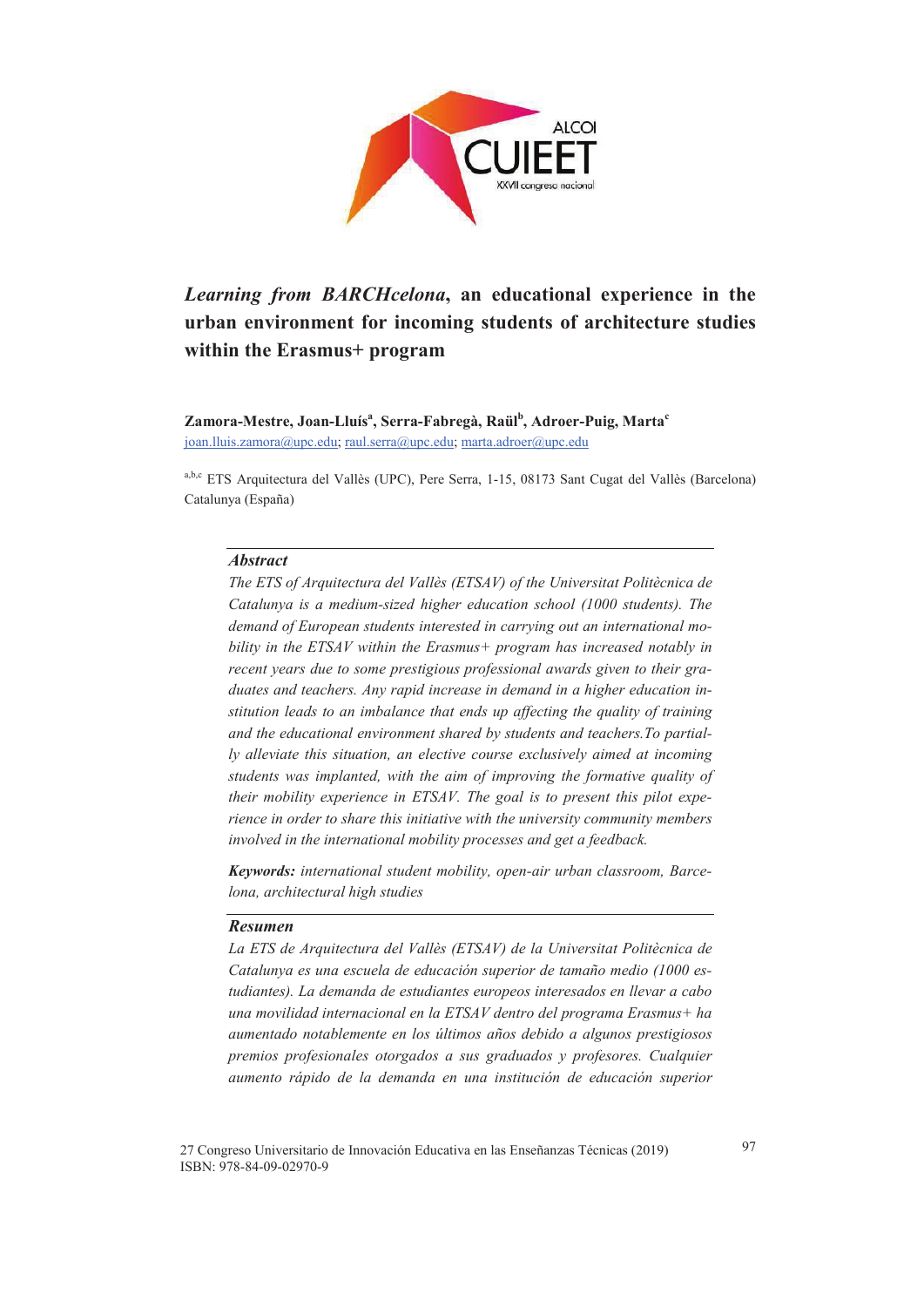*conduce a un desequilibrio que termina afectando la calidad de la capacitación y el ambiente educativo compartido por estudiantes y maestros. Para aliviar parcialmente esta situación, se implantó un curso electivo dirigido exclusivamente a los estudiantes extranjeros que ingresan cada semestre dentro del programa de movilidad Erasmus+, con el objetivo de mejorar la calidad formativa de su experiencia en ETSAV. El objetivo de esta contribución es presentar esta experiencia piloto a la comunidad universitaria implicada en las actividades de movilidad internacional y retroalimentarse con sus aportaciones.* 

*Palabras clave: movilidad estudiantil internacional, aula urbana al aire libre, educación superior, Barcelona, competencias culturales, estudios universitarios de arquitectura.*

## **1. Introduction**

The students of the Erasmus+ program of European mobility are a remarkable collective that each academic course temporarily interrupts its regular studies in its local center of higher education of origin to develop during the same period equivalent studies in another foreign higher education center, with which a correspondence agreement is already in place. The Erasmus+ program already has a long history and its benefits and shortcomings have been glossed in many reports and publications (Juva, 2011) (Maiworn, 2012) (Messer, 2007).

From the point of view of the receiving center, the visiting student (incoming) Erasmus+ represents an important educational challenge because it is temporarily incorporated at any stage of its regular educational flow that is underway. The student "incoming", at the time of his incorporation into this flow, must quickly acquire skills and prior competencies that native students have already acquired throughout the long local education system.

In the case that concerns us, that of the higher education centers that form for the exercise of the profession of architect, the requirement of a rapid insertion is increased by the remarkable weight exerted by each local cultural tradition in the configuration of urbanism, architecture and construction techniques of each host city.

The incoming student from the Erasmus+ system allocates a good part of the period of their stay (annual in most cases and one semester in the rest) to perform an immersion within the keys of the local cultural system. The agility of this immersion is hampered by their own previous prejudices, their deficits in language knowledge, the initial intercultural distance, as well as by the limited assistance obtained from local academic resources, which are preferably oriented to local students. The Erasmus+ program is based fundamentally on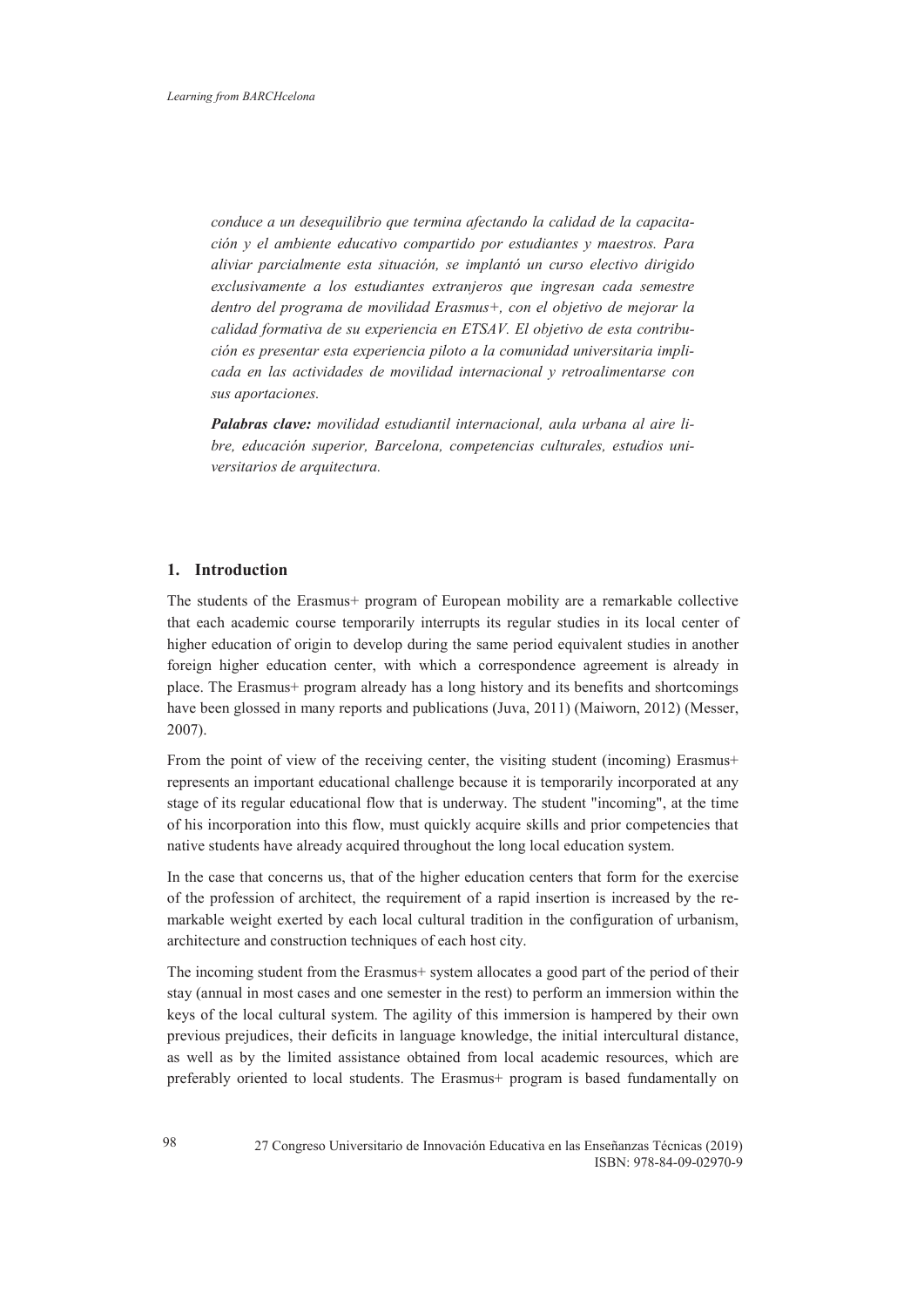immersion which means that the student immediately and without prologue access to the same educational atmosphere of local students. This hasty entrance is also difficult because the foreign student can select his educational menu with full freedom, an aspect that local students can not exercise.

The ETSAV is a young school of architecture (1979) of medium size (approximately 1000 students), dependent on the Polytechnic University of Catalonia. It participates from its beginnings in the Erasmus+ program and maintains each course a remarkable volume of mobility (incoming of 90 students and outgoing of 70 students).

The ETSAV's office of international relations, that attends and manages incoming and outgoping requests for mobility within the Erasmus+ program, knows the difficulties that students suffer, both their own (outgoing) and foreign (incoming) by temporarily changing the educational system and culture. These adaptation contingencies are relevant and consume a good part of the Erasmus+ stay. This period of adaptation is fruitful from the personal point of view but if it is very large it can be detrimental to the academic success of the stay.

It should also be noted that the incoming student is, in the higher education center that welcomes him, in an environment of low academic commitment because he is in transit and physically removed from the usual involvement he establishes with his center of origin. This situation probably also discourages the realization of an extra effort for immersion in the local culture.

The city of Barcelona has been increasing its prestige and recognition as a friendly city rich in architectural content and, as a consequence of this, the higher education centers in architecture that are located there have notably increased their attractiveness for foreign students. This increase in requests forces the higher education centers to receive a remote selection of the requests received. This selection usually focuses on demonstrating the minimum academic level established. In the case of higher architectural studies, the document called portfolio is adequate evidence of that level.

## **Goals**

The ETSAV international relations office team is satisfied quantitatively with the annual result of the Erasmus+ program exchanges but considers that its next actions should be aimed at improving the qualitative result. Among the various actions proposed in the short term is:

- to improve the quality of the students admission process
- to improve, in quality and speed, the acquisition of local cultural skills (Sherwood, 2017) (Wiliams, 2005).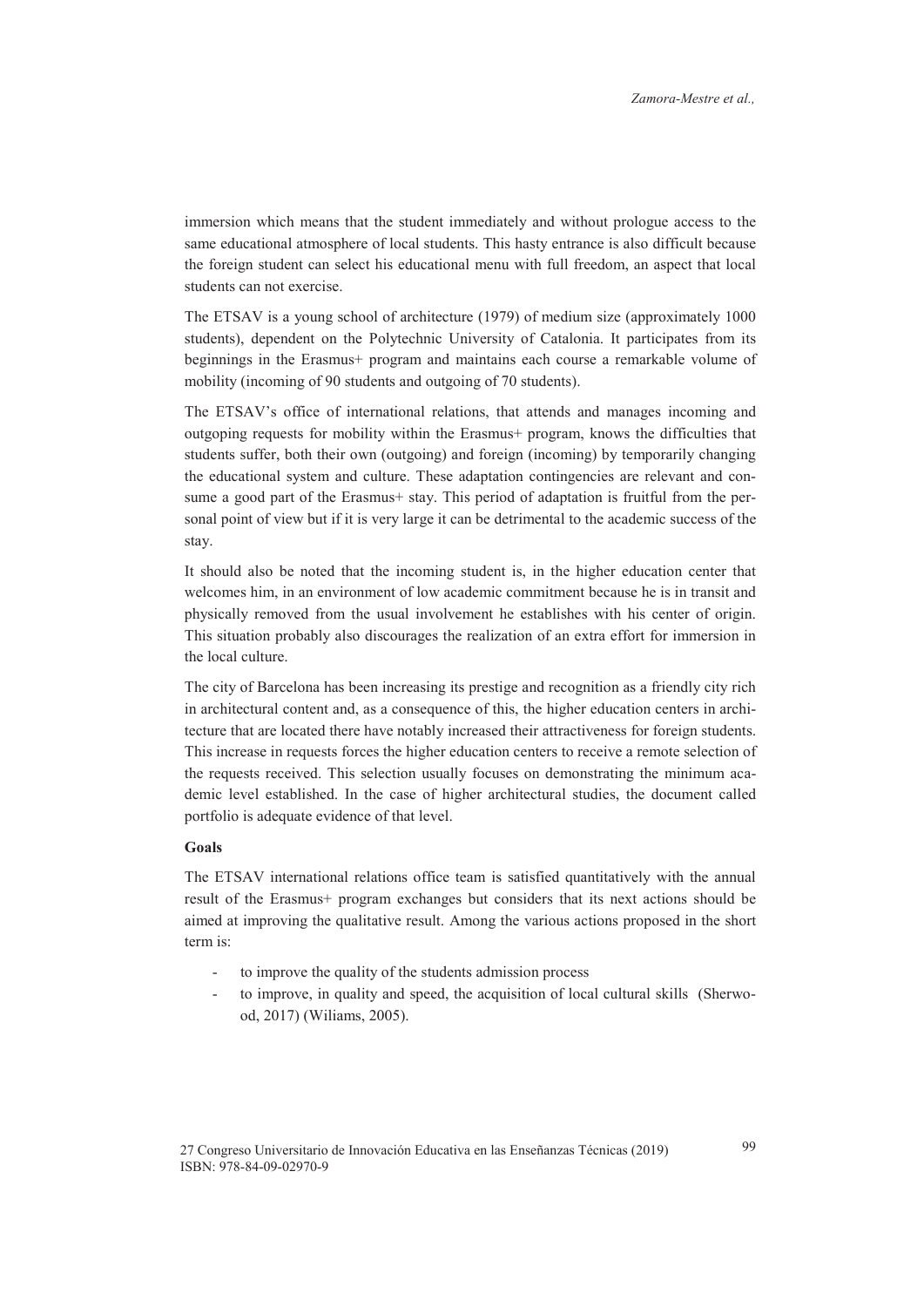Both initiatives should allow as a consequence an improvement in the academic achievement of the ordinary subjects that the incoming student has decided to study during their stay in the ETSAV.

In order to improve the students admission process, at random, tele-interviews were conducted with the students who applied to the ETSAV in which, through an informal interview, the candidate was asked:

- What reasons had led him to request this destination?
- What previous references do you have of the catalan architectural culture?

As a whole, these first qualitative interviews show that the selection of the destination city, in this case Barcelona, and the selection of the School of Architecture of destination, in this case the ETSAV, is not a conscious, suspect, reasoned and long meditated but rather an inclination based on the advice of fellow students or a reputation generated in the mass media of public communication but not based on solid personal criteria. The selected destination city and its own culture, seen from hundreds or thousands of kilometers, are shown as a dense nebula of topics.

In order to speed up this process of acquiring local cultural competences, it was proposed to incorporate in the teaching curriculum of the ETSAV a new elective semester subject, exclusively oriented to these students and that was able to accelerate their immersion in the catalan architectural environment. This subject would segregate incoming volunteers only one afternoon a week and during the first semester of their stay.

The motivation to write this paper is to present this pilot experience in order to share this initiative with the university community members involved in the international mobility processes. From our point of view all the educational practices must be updated and adapted to the nowadays situation in the XXI century, even in the case of the international exchange students mobility.

#### **2. Related experiences and works**

In the ETSAV there is a tradition of developing semester introductory courses, such as the one that for decades facilitated the academic transition of students from secondary education to university studies, taught at ETSAV (https://etsav.upc.edu/ca/estudis-old/recursosdocents/webs-assignatures-etsav/curs-introduccio).

There were also experiences of elective subjects of historical sign oriented to the diffusion and recognition of the canons of local architecture. Almost a decade ago a group of professors, at this time retired, launched a parallel initiative of recognition and dissemination of the history of catalan architecture. Unfortunately these educational initiatives are often linked to particular initiatives by some professors and disappear when these teachers retire.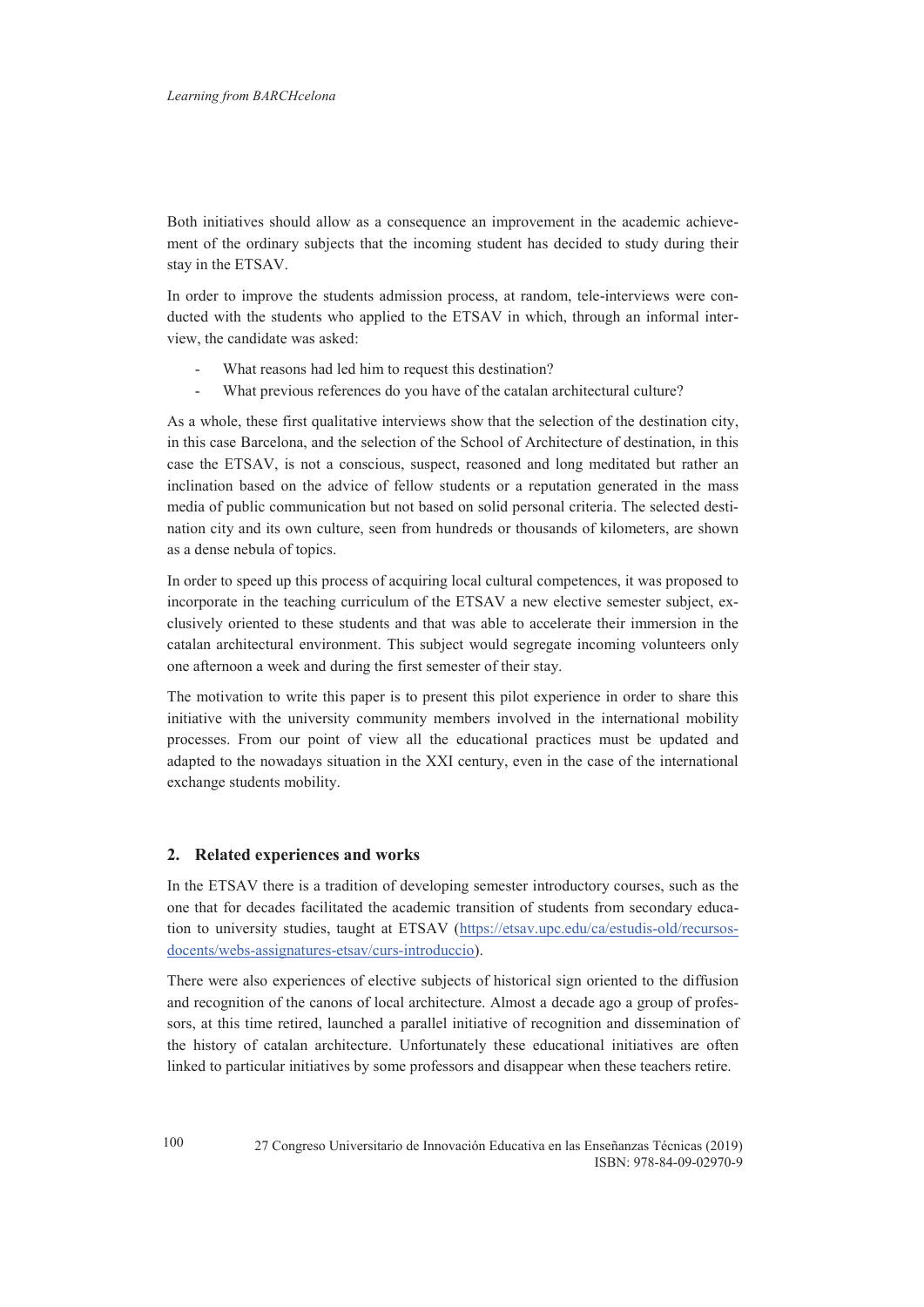This year closed 2018 has been declared European Year of Cultural Heritage (https://europa.eu/cultural-heritage/). This celebration must make us think that the educational processes must not only occur within the classroom where the competences are acquired, but most of these competences are acquired by the student's own daily immersion in the urban social environment. Probably in the urban environment is where the immersion in a new cultural environment becomes more apparent and evident. The city projects, through its common heritage built over the centuries, the cultural contents of the various societies that have been building it successively. Some outgoing students of the ETSAV comment that in some of the higher education centers of destination also begin to perform similar experiences oriented to incoming students.

Recently, more and more parallel projects and initiatives are being developed that aim to improve the value acquired during the Erasmus+ experience (https://www.esn.org/projects). One of the cultural activities suggested to Erasmus + students during their stay in Barcelona is to participate in the OpenHouse BCN event that opens the access to hundreds of public and private buildings for public visit during a weekend. (https://www.48hopenhousebarcelona.org/).

The academic experience of incoming students during their stay in the receiving School of Architecture is diluted within the set of academic progress of the native students of each School of Architecture, and the authors does not know if a differentiated evaluation of their academic progress has been made so far. Nor does the authors know if there is evidence that the sending schools evaluate the progress their students have made outside of their classrooms when they return to their school of origin.

These reflections suggest that the training experience acquired during international exchange mobility is in many cases a bracket for the discovery of how a diverse cultural reality addresses training for the same discipline. This parenthesis can be closed with a return to the own university of origin or be the spark to make the decision to return to the visited city to study potgraduate studies. In either case, the host university must ensure the quality of this immersion in a diverse cultural environment.

## **3. Methodology**

Based on these objectives and previously declared background, with what methological criteria is the initiative to introduce a new optional subject to be channeled to speed up the acquisition of local cultural competences by incoming Erasmus+ students?

- Restrict access to the subject for visiting students to establish an experience among equals.

- Basing the educational method on a group, participative and collaborative activity
- Select a varied teaching team, capable of transmitting diverse optics of the three dimensions in which ETSAV trains: architecture, urbanism and technology.
- Establish an attractive teaching atmosphere rich in shared experiences.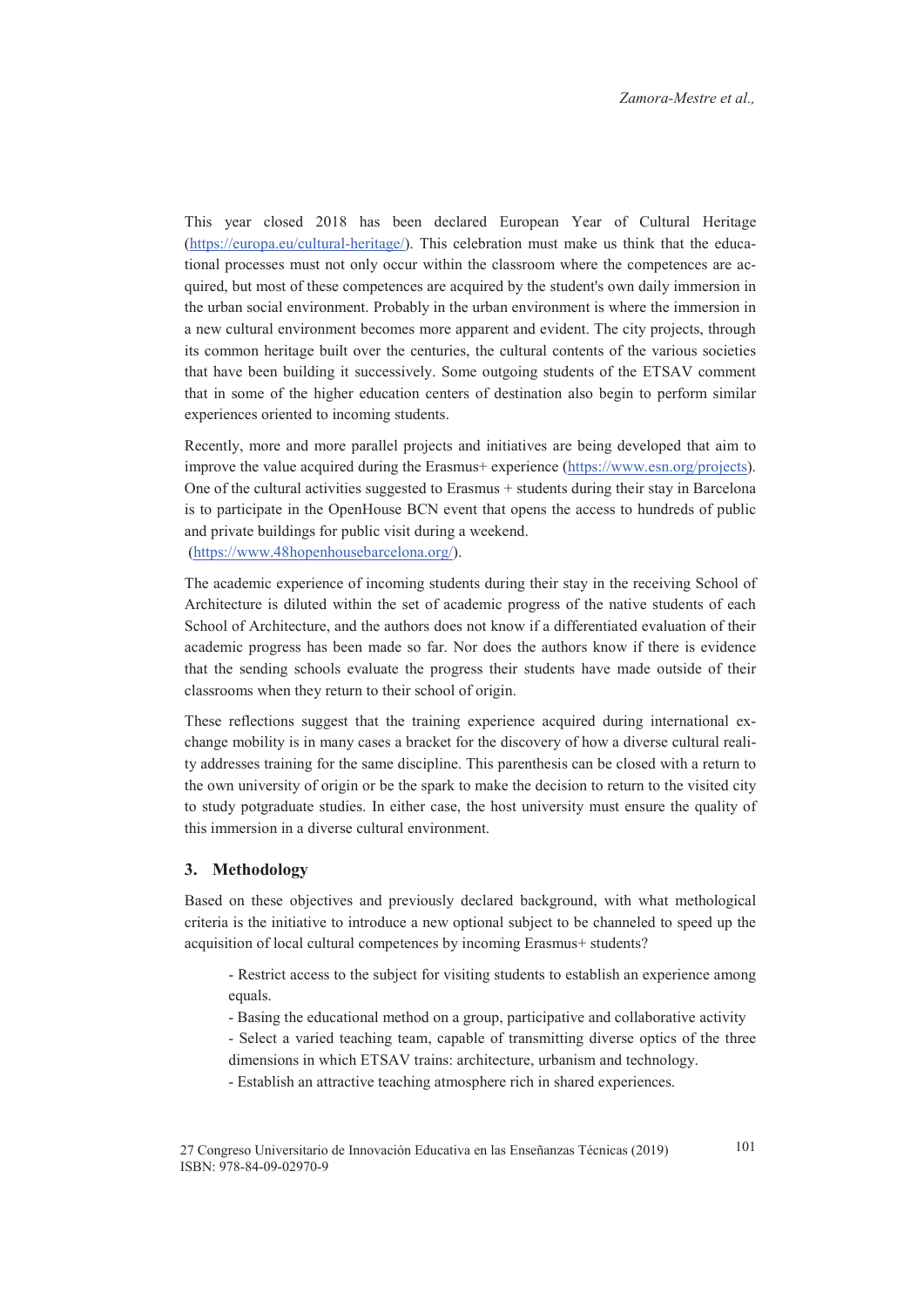- Propose some deliverables, at the end of each session, that are of a friendly and synthetic nature, as well as capable of demonstrating the skills acquired.

Collecting all these criteria, the *Learning from BARCHcelona* (LFB) course was designed, deeply inspired by several upcoming initiatives that arose previously and come from two different but complementary professional fields:

- The previous experience of morning urban walks, promoted on spring saturdays by the emeritus professor of urbanism, Dr. Ricard Pie of the ETSAV.

- The course of Theory and Practice of the Historical Itinerary promoted by the Museum of History of Barcelona.

(http://ajuntament.barcelona.cat/museuhistoria/ca/relats-urbans-teoria-ipr%C3%A0ctica-de-l%E2%80%99itinerari-hist%C3%B2ric)

# **4. Results**

The subject LFB was considered as 10 consecutive sessions, of 3 hours each, of active walk through the streets of the city of Barcelona. The expected size of the group of students (up to a maximum of 20) allowed it. The classroom becomes the host city itself.

The beginning of each session took place at a different meeting point, every friday at 3:00 p.m. It was proceeded to distribute cartography of the time that delimited the walk of that day. From there the walk began with small stops where an interpretative story was developed from the observation of an urban, architectural or technical detail. The story would be inserted in a general historical context of ideas and techniques in Europe. The session was complemented with a visit to a singular architectural interior where a specialist directed a guided tour adapted to the group.

Session 0, first of the cycle and the presentation of the attendees, began with a selfpresentation by each student from their own city, highlighting its urban, architectural and technical singularities that constitute its identity and heritage. The last session was a visit to the technical services of the municipality of Barcelona where students could see first-hand the future challenges posed and that are still in the design and study phase, before proceeding with their approval and implementation. The vehicular language during all walks was Spanish, with the aim of reinforcing the character of disciplinary immersion.

The follow-up of the progress of the students was established through the delivery, after each session, of three drawings made by raised hands, where the student synthesized the urban, architectural or technical aspect that had most impacted him.

It is still early to evaluate with consistency the experience presented here and provide conclusive evidence. However, aspects to be improved are already mentioned: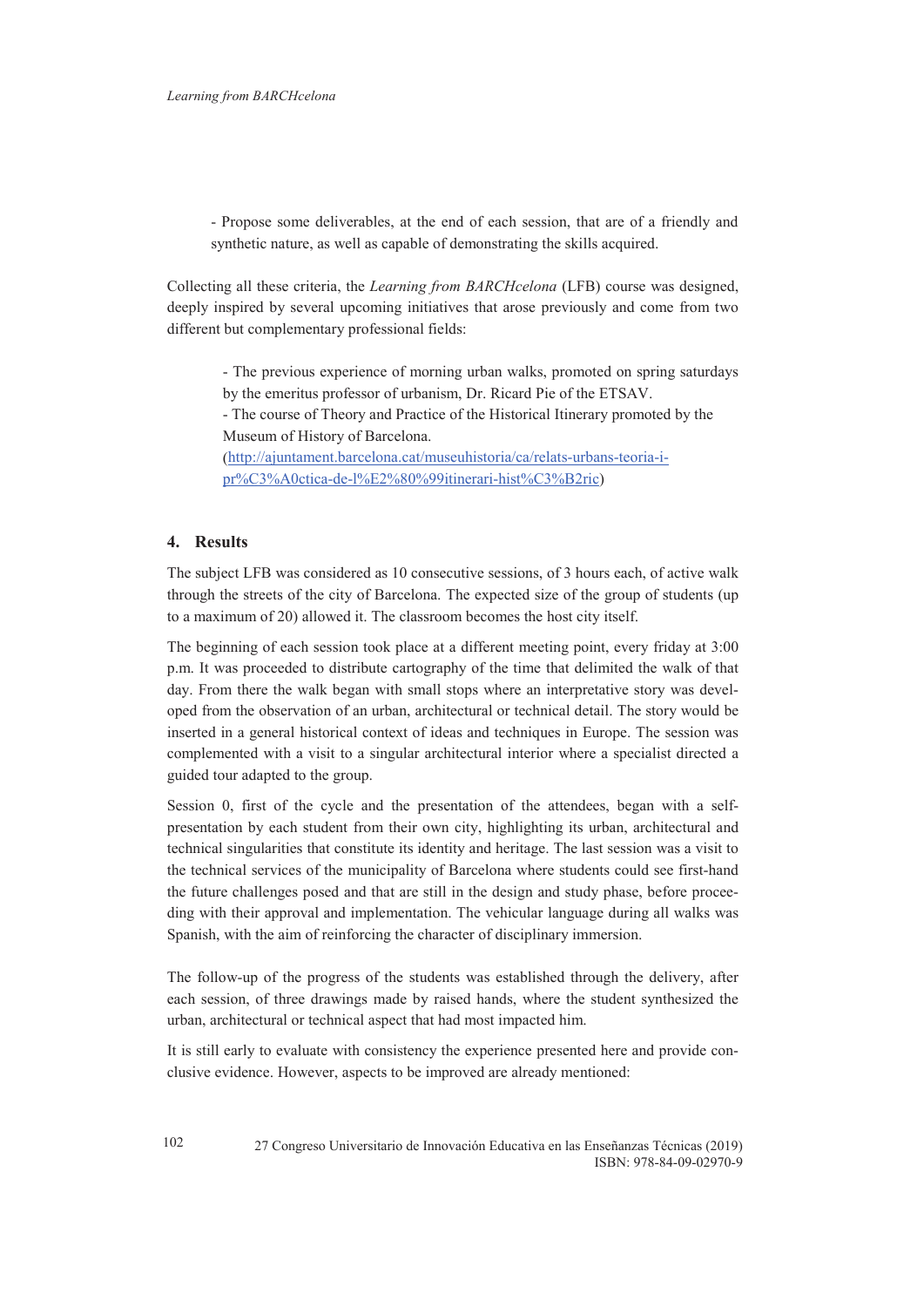- Of the total of 20 students enrolled, 17 followed the full course and could be evaluated. One of them abandoned the subject in the middle of its development due to the difficulties of comprehencion with the spanish language.

- Of the 17 students who followed the subject, not all attended all the trips. The average attendance was 14 students, which shows an improved degree of commitment (80%); 10% of these students attending each session did not finally present their work for that session.

- The papers presented and evaluated accounted for 75% of the possible initially, noting that 10% corresponds to students who did not attend a visit but did present the corresponding work so as not to be evaluated unfavorably.

- The students, at the time of attendance, positively valued the teaching activity but we must recognize that their degree of involvement is limited, according to the low commitment of the incoming student population.





Fig. 1 Some drawings from the sesion 9 Fig. 2 A picture from the session 10